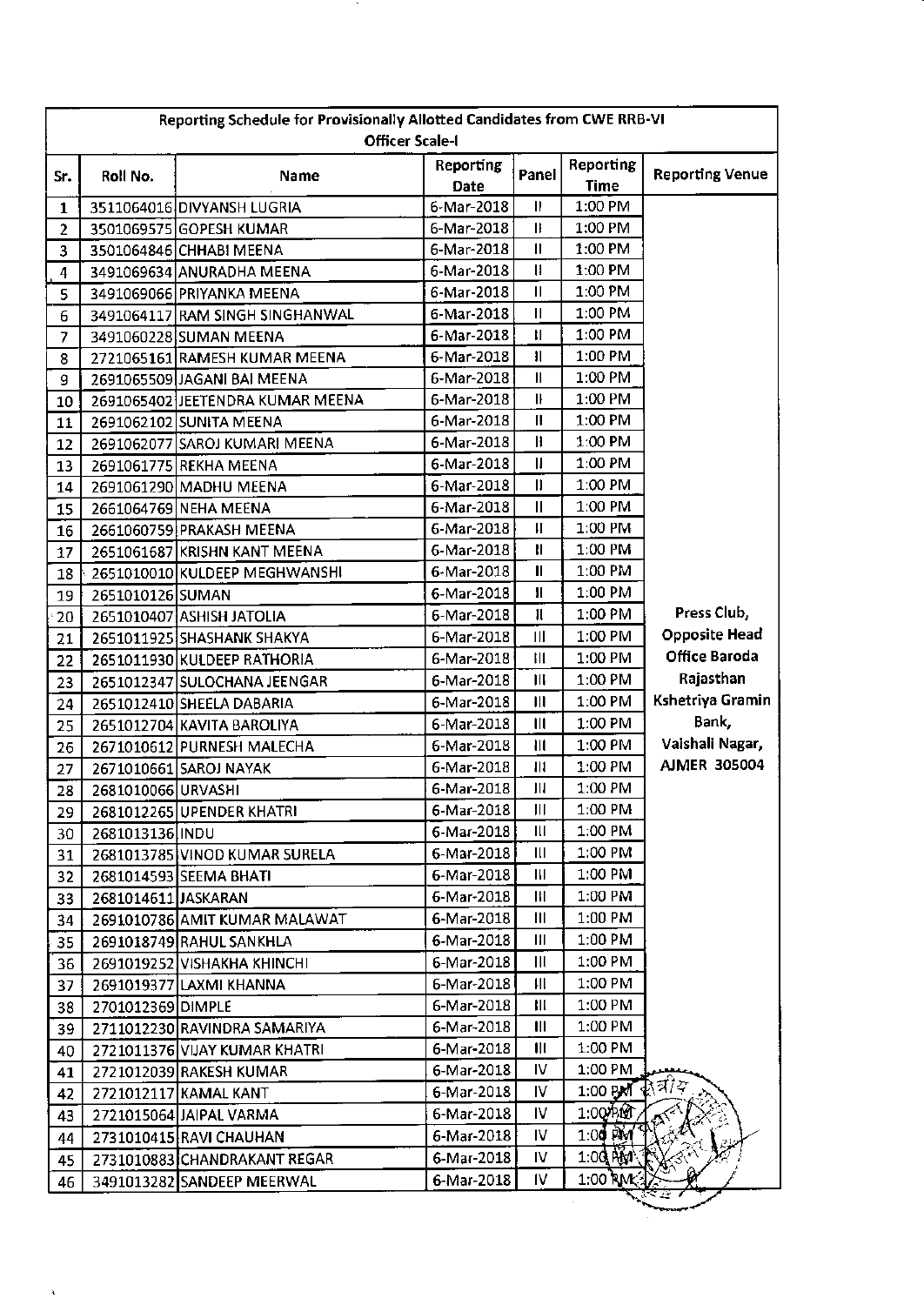| Reporting Schedule for Provisionally Allotted Candidates from CWE RRB-VI<br><b>Officer Scale-I</b> |                     |                                      |            |           |                       |                        |
|----------------------------------------------------------------------------------------------------|---------------------|--------------------------------------|------------|-----------|-----------------------|------------------------|
|                                                                                                    |                     |                                      | Reporting  |           | Reporting             |                        |
| Sr.                                                                                                | Roll No.            | <b>Name</b>                          | Date       | Panel     | Time                  | <b>Reporting Venue</b> |
| 47                                                                                                 |                     | 3491013701 ANITA PARIHAR             | 6-Mar-2018 | IV.       | 1:00 PM               |                        |
| 48                                                                                                 |                     | 3491018037 GIRISH KUMAR LALAWAT      | 6-Mar-2018 | <b>IV</b> | 1:00 PM               |                        |
| 49                                                                                                 | 3491018652 MANJU    |                                      | 6-Mar-2018 | IV        | 1:00 PM               |                        |
| 50                                                                                                 |                     | 3501013246 RAKESH KUMAR CHAWLA       | 6-Mar-2018 | IV        | 1:00 PM               |                        |
| 51                                                                                                 |                     | 3501013346 SUSHIL KUMAR DEWATWAL     | 6-Mar-2018 | IV        | 1:00 PM               |                        |
| 52                                                                                                 |                     | 3511012339 VIJAY VERMA               | 6-Mar-2018 | IV        | 1:00 PM               |                        |
| 53                                                                                                 |                     | 3511017153 RAVI GAJRAJ               | 6-Mar-2018 | IV        | 1:00 PM               |                        |
| 54                                                                                                 | 2681132242 MUKESH   |                                      | 6-Mar-2018 | IV        | 1:00 PM               |                        |
| 55                                                                                                 |                     | 2681132246 SANDEEP SAHARAN           | 6-Mar-2018 | IV        | 1:00 PM               |                        |
| 56                                                                                                 | 2721131347 PREETY   |                                      | 6-Mar-2018 | 1V        | 1:00 PM               |                        |
| 57                                                                                                 |                     | 2721132014 DILIP KUMAR GODARA        | 6-Mar-2018 | 1V        | 1:00 PM               |                        |
| 58                                                                                                 |                     | 2721134529 SARITA SAINI              | 6-Mar-2018 | IV.       | 1:00 PM               |                        |
| 59                                                                                                 |                     | 3491127782 ANAND JANGID              | 6-Mar-2018 | I۷        | 1:00 PM               |                        |
| 60                                                                                                 |                     | 2651110185 SAURABH CHOUDHARY         | 6-Mar-2018 | <b>IV</b> | 1:00 PM               |                        |
| 61                                                                                                 |                     | 2651110617 ARCHI MANGROLA            | 6-Mar-2018 | v         | 1:00 PM               |                        |
| 62                                                                                                 |                     | 2651111025 YOGENDRA SINGH KHANGAROOT | 6-Mar-2018 | V         | 1:00 PM               |                        |
| 63                                                                                                 |                     | 2651111706 NITISH YADAV              | 6-Mar-2018 | V         | 1:00 PM               |                        |
| 64                                                                                                 |                     | 2651113283 LALITA KUMARI             | 6-Mar-2018 | v         | 1:00 PM               |                        |
| 65                                                                                                 |                     | 2661111513 SACHIN KUMAR YADAV        | 6-Mar-2018 | v         | 1:00 PM               |                        |
| 66                                                                                                 |                     | 2661112552 DEEPAK SAINI              | 6-Mar-2018 | v         | 1:00 PM               | Press Club,            |
| 67                                                                                                 | 2681110275 POOJA    |                                      | 6-Mar-2018 | V         | 1:00 PM               | <b>Opposite Head</b>   |
| 68                                                                                                 |                     | 2681110313 RAMESH KUMAR SAHARAN      | 6-Mar-2018 | v         | 1:00 PM               | Office Baroda          |
| 69                                                                                                 |                     | 2681110418 SANTOSH KANTIA            | 6-Mar-2018 | v         | 1:00 PM               | Rajasthan              |
| 70                                                                                                 | 2681110421 KALPANA  |                                      | 6-Mar-2018 | V         | 1:00 PM               | Kshetriya Gramin       |
| 71                                                                                                 |                     | 2681111764 SHIVANI NEHRA             | 6-Mar-2018 | v         | 1:00 PM               | Bank,                  |
| 72                                                                                                 |                     | 2681111785 DIKSHA VERMA              | 6-Mar-2018 | v         | 1:00 PM               | Vaishali Nagar,        |
| 73                                                                                                 |                     | 2681111798 PRAGYA SAINI              | 6-Mar-2018 | V         | 1:00 PM               | <b>AJMER 305004</b>    |
| 74                                                                                                 |                     | 2681111829 ANIL KUMAR                | 6-Mar-2018 | v         | 1:00 PM               |                        |
| 75                                                                                                 |                     | 2681111857 ROOPENDER KOUR            | 6-Mar-2018 | v         | 1:00 PM               |                        |
| 76                                                                                                 | 2681112472 PRAMILA  |                                      | 6-Mar-2018 | v         | 1:00 PM               |                        |
| 77                                                                                                 |                     | 2681112630 SUDHEER KUMAR             | 6-Mar-2018 | v         | 1:00 PM               |                        |
| 78                                                                                                 | 2681113415 EKTA     |                                      | 6-Mar-2018 | v         | 1:00 PM               |                        |
| 79                                                                                                 |                     | 2681114871 GEETA YADAV               | 6-Mar-2018 | v         | 1:00 PM               |                        |
| 80                                                                                                 | 2681115699 MANJU    |                                      | 6-Mar-2018 | v         | 1:00 PM               |                        |
| 81                                                                                                 | 2681116200 BHIMSAIN |                                      | 7-Mar-2018 |           | 8:30 AM               |                        |
| 82                                                                                                 |                     | 2681116958 ABHISHEK BIRKH            | 7-Mar-2018 | ı         | 8:30 AM               |                        |
| 83                                                                                                 |                     | 2681117053 DEEPAK SAINI              | 7-Mar-2018 |           | 8:30 AM               |                        |
| 84                                                                                                 |                     | 2691112972 KALPANA YADAV             | 7-Mar-2018 | L         | 8:30 AM               |                        |
| 85                                                                                                 |                     | 2691113156 KULDEEP KUMAR             | 7-Mar-2018 | 1         | 8:30 AM               |                        |
| 86                                                                                                 |                     | 2691116851 MAHENDRA KUMAR PRAJAPAT   | 7-Mar-2018 |           | 8:30 AM               |                        |
| 87                                                                                                 |                     | 2691116856 ARVIND KUMAR              | 7-Mar-2018 |           | 8:30 AM               |                        |
| 88                                                                                                 |                     | 2701110883 DINESH SOLANKI            | 7-Mar-2018 | L         | 8:30 AM               | ন্তরাস                 |
| 89                                                                                                 |                     | 2701111527 SUMITRA RALIYA            | 7-Mar-2018 | ı         | $8:30$ AM             |                        |
| 90                                                                                                 | 2701111939 SAVITRI  |                                      | 7-Mar-2018 |           | 8:30 AM               |                        |
|                                                                                                    |                     |                                      | 7-Mar-2018 | п         | 8:30 AM $\mathcal{K}$ |                        |
| 91                                                                                                 |                     | 2701111996 ANKIT GEHLOT              |            |           |                       |                        |
| 92                                                                                                 |                     | 2701112479 REETA CHOUDHARY           | 7-Mar-2018 |           | 8:30 AM               | にゅ                     |

 $\mathcal{A}$ 

 $\label{eq:2} \mathcal{L}_{\text{max}} = \mathcal{L}_{\text{max}} \left( \mathcal{L}_{\text{max}} \right)$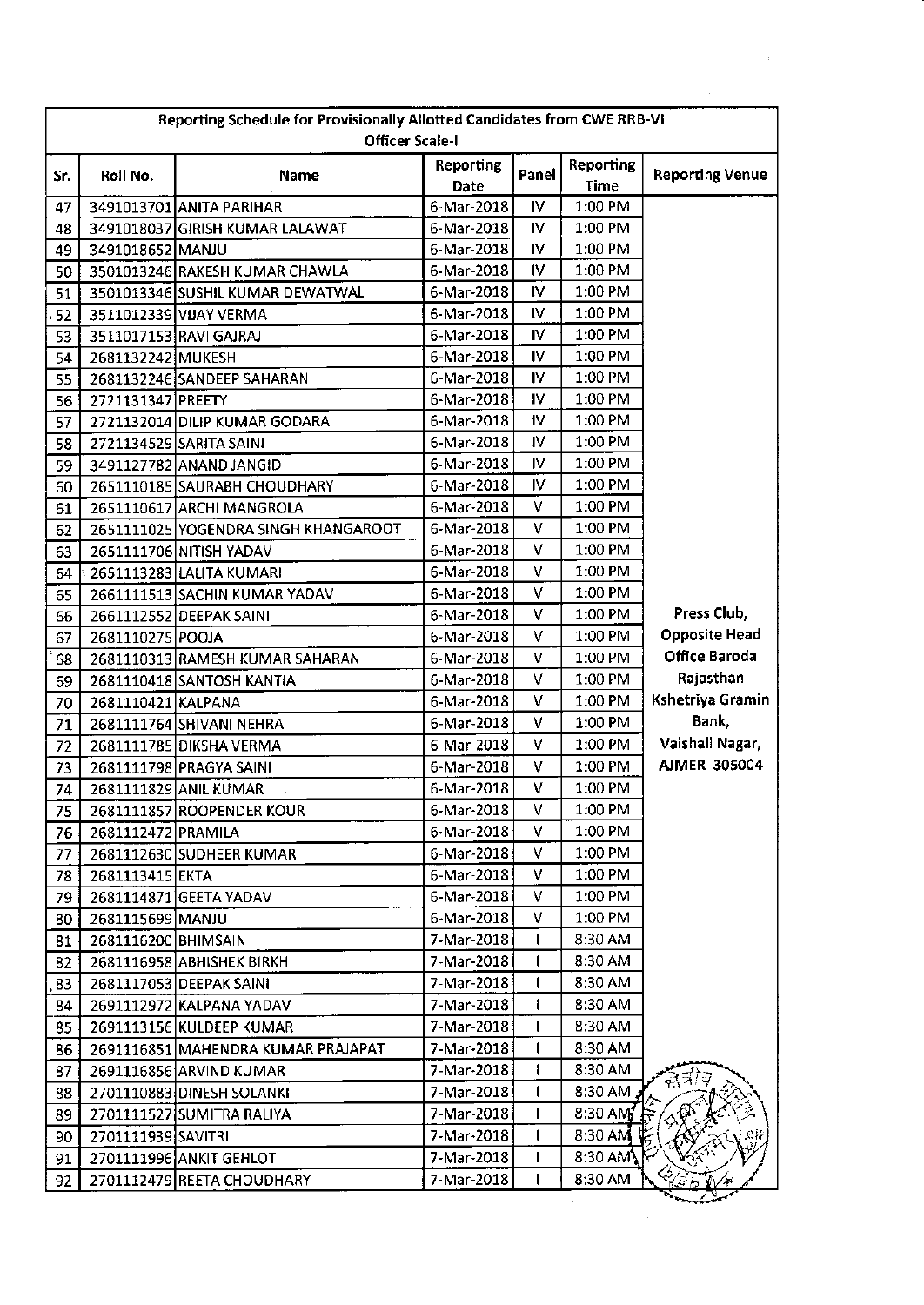|                | Reporting Schedule for Provisionally Allotted Candidates from CWE RRB-VI<br><b>Officer Scale-I</b> |                                      |            |                |                  |                                       |  |
|----------------|----------------------------------------------------------------------------------------------------|--------------------------------------|------------|----------------|------------------|---------------------------------------|--|
|                |                                                                                                    |                                      | Reporting  |                | <b>Reporting</b> |                                       |  |
| Sr.            | Roll No.                                                                                           | Name                                 | Date       | Panel          | Time             | <b>Reporting Venue</b>                |  |
| 93             |                                                                                                    | 2701114943 RAMESH KUMAR SAINI        | 7-Mar-2018 |                | 8:30 AM          |                                       |  |
| 94             |                                                                                                    | 2701115322 KIRAN KUMARI              | 7-Mar-2018 | T              | 8:30 AM          |                                       |  |
| 95             |                                                                                                    | 2711112464 MAHENDRA SAHU             | 7-Mar-2018 | T              | 8:30 AM          |                                       |  |
| 96             |                                                                                                    | 2711113103 PRIYANKA CHAUDHARY        | 7-Mar-2018 | $\mathbf{I}$   | 8:30 AM          |                                       |  |
| 97             |                                                                                                    | 2721110475 RAKESH KUMAR SAINI        | 7-Mar-2018 | T              | 8:30 AM          |                                       |  |
| 98             |                                                                                                    | 2721111000 SANGEETA FAGERIA          | 7-Mar-2018 | T              | 8:30 AM          |                                       |  |
| 99             |                                                                                                    | 2721111698 SURESH KUMAR              | 7-Mar-2018 | $\mathbf{I}$   | 8:30 AM          |                                       |  |
| 100            |                                                                                                    | 2721112263 SANDEEP KUMAWAT           | 7-Mar-2018 | $\mathbf{I}$   | 8:30 AM          |                                       |  |
| 101            |                                                                                                    | 2721112301 NITESH KUMAR VERMA        | 7-Mar-2018 | $\mathbf{I}$   | 8:30 AM          |                                       |  |
| 102            |                                                                                                    | 2721112362 PRIYANKA KAJALA           | 7-Mar-2018 | $\mathbf{I}$   | 8:30 AM          |                                       |  |
| 103            |                                                                                                    | 2721112815 URMILA KHICHAR            | 7-Mar-2018 | Ш              | 8:30 AM          |                                       |  |
| 104            | 2721112886 RITA DEVI                                                                               |                                      | 7-Mar-2018 | Ш              | 8:30 AM          |                                       |  |
| 105            |                                                                                                    | 2721113589 SUNITA KUMARI             | 7-Mar-2018 | Ш              | 8:30 AM          |                                       |  |
| 106            | 2721114293 KULDEEP                                                                                 |                                      | 7-Mar-2018 | $\mathbf{II}$  | 8:30 AM          |                                       |  |
| 107            |                                                                                                    | 2721115294 CHANDRA VIJAY SINGH       | 7-Mar-2018 | Ш              | 8:30 AM          |                                       |  |
| 108            |                                                                                                    | 2721115856 SANDEEP KUMAR             | 7-Mar-2018 | Ш              | 8:30 AM          |                                       |  |
| 109            |                                                                                                    | 2721115905 UMESH KUMAR BHAMU         | 7-Mar-2018 | $\mathbf{I}$   | 8:30 AM          |                                       |  |
|                |                                                                                                    | 110 2731112985 PRIYANKA SONI         | 7-Mar-2018 | It             | 8:30 AM          |                                       |  |
| 111            |                                                                                                    | 3491110943 MANISH JANGIR             | 7-Mar-2018 | Ш              | 8:30 AM          | Press Club,                           |  |
| 112            | 3491111155 KANCHAN                                                                                 |                                      | 7-Mar-2018 | $\mathbf{I}$   | 8:30 AM          |                                       |  |
| 113            |                                                                                                    | 3491111406 REKHA CHOUDHARY           | 7-Mar-2018 | $\mathbf{I}$   | 8:30 AM          | <b>Opposite Head</b><br>Office Baroda |  |
| 114            |                                                                                                    | 3491111508 MAHENDRA SINGH PALASANIYA | 7-Mar-2018 | II             | 8:30 AM          |                                       |  |
| 115            |                                                                                                    | 3491111820 SAROJ SHERAVAT            | 7-Mar-2018 | $\mathbf{I}$   | 8:30 AM          | Rajasthan                             |  |
| .116           |                                                                                                    | 3491115448 URMILA SARAN              | 7-Mar-2018 | Ш              | 8:30 AM          | Kshetriya Gramin                      |  |
| 117            |                                                                                                    | 3491115555 MAMTA YADAV               | 7-Mar-2018 | Ш              | 8:30 AM          | Bank,                                 |  |
| 118            |                                                                                                    | 3491115606 GAYATRI SONI              | 7-Mar-2018 | Ш              | 8:30 AM          | Vaishali Nagar,                       |  |
| 119            |                                                                                                    | 3491115648 HIMANSHU SEHGAL           | 7-Mar-2018 | II             | 8:30 AM          | <b>AJMER 305004</b>                   |  |
| 120            |                                                                                                    | 3491115873 SURENDRA YADAV            | 7-Mar-2018 | ₩              | 8:30 AM          |                                       |  |
| 121            |                                                                                                    | 3491116479 ASHOK KUMAWAT             | 7-Mar-2018 | Ш              | 8:30 AM          |                                       |  |
| 122            |                                                                                                    | 3501110693 ASHA MAHALA               | 7-Mar-2018 | Ш              | 8:30 AM          |                                       |  |
| 123            |                                                                                                    | 3501110805 RAMKISHOR YADAV           | 7-Mar-2018 | Ш              | 8:30 AM          |                                       |  |
| 124            |                                                                                                    | 3501115501 NARENDER MAHIA            | 7-Mar-2018 | $\mathbf{III}$ | 8:30 AM          |                                       |  |
|                |                                                                                                    | 125 3501115703 IMRAN ANSARI          | 7-Mar-2018 | Ш              | 8:30 AM          |                                       |  |
|                |                                                                                                    | 126 3501115740 SUMIT KUMAR BOLA      | 7-Mar-2018 | Ш              | 8:30 AM          |                                       |  |
| 127            |                                                                                                    | 3501115793 NEELAM RANI               | 7-Mar-2018 | Ш              | 8:30 AM          |                                       |  |
|                | 128 3501119637 DEEPIKA                                                                             |                                      | 7-Mar-2018 | Ш              | 8:30 AM          |                                       |  |
|                |                                                                                                    | 129 3511110140 BABITA SINGH          | 7-Mar-2018 | Ш              | 8:30 AM          |                                       |  |
|                |                                                                                                    | 130 3511110335 NAGENDRA TOMAR        | 7-Mar-2018 | Ш              | 8:30 AM          |                                       |  |
| 131            |                                                                                                    | 3511110344 BHARTI KUMAWAT            | 7-Mar-2018 | $\mathbf{III}$ | 8:30 AM          |                                       |  |
| $^{\prime}132$ |                                                                                                    | 3511110419 ARPIT BANGA               | 7-Mar-2018 | Ш              | 8:30 AM          |                                       |  |
| 133            |                                                                                                    | 3511114646 MUKESH KUMAR RANKAWAT     | 7-Mar-2018 | Ш              | 8:30 AM          |                                       |  |
| 134            |                                                                                                    | 3511114866 LAXMI NARAYAN SONI        | 7-Mar-2018 | Ш              | 8:30 AM          |                                       |  |
| 135            |                                                                                                    | 3511115093 RITU PRAKASH              | 7-Mar-2018 | 111            | 8:30 AM          |                                       |  |
| 136            |                                                                                                    | 3511115395 KARANI SINGH              | 7-Mar-2018 | Ш              | 8:30 AM          |                                       |  |
| 137            |                                                                                                    | 3521112164 PAWAN OLA                 | 7-Mar-2018 | Ш              | 8:30 AM          |                                       |  |
|                |                                                                                                    |                                      |            |                |                  |                                       |  |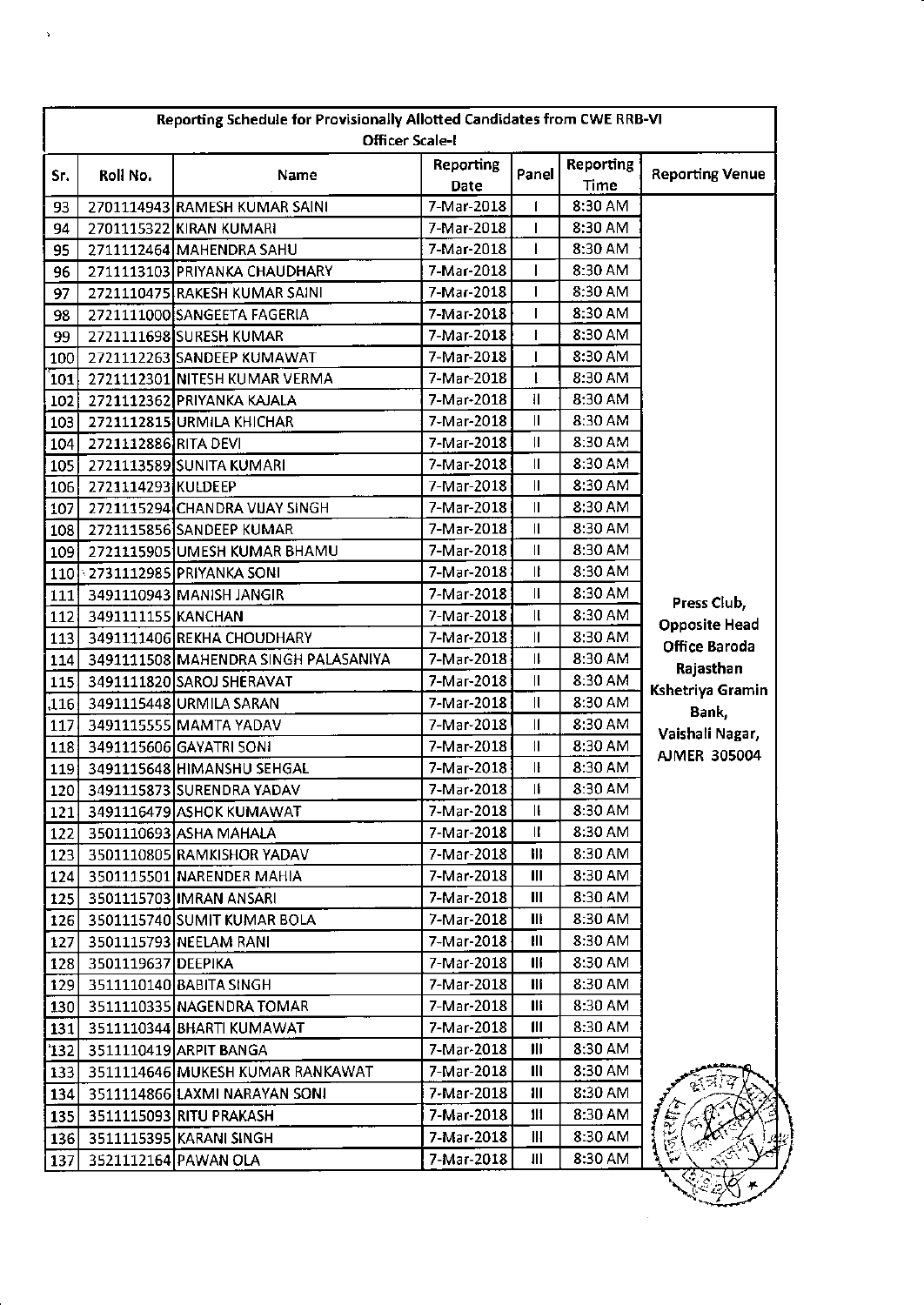| Reporting Schedule for Provisionally Allotted Candidates from CWE RRB-VI<br><b>Officer Scale-I</b> |                        |                                          |                   |              |                          |                        |
|----------------------------------------------------------------------------------------------------|------------------------|------------------------------------------|-------------------|--------------|--------------------------|------------------------|
| Sr.                                                                                                | Roll No.               | Name                                     | Reporting<br>Date | Panel        | <b>Reporting</b><br>Time | <b>Reporting Venue</b> |
| 138                                                                                                | 3521112328             | MAHENDRA PARTAP SINGH<br><b>KHYALIYA</b> | 7-Mar-2018        | Ш            | 8:30 AM                  |                        |
| 139                                                                                                |                        | 3521112752 ANKITA BUDANIA                | 7-Mar-2018        | Ш            | 8:30 AM                  |                        |
|                                                                                                    | 140 2661181716 NISHA   |                                          | 7-Mar-2018        | Ш            | 8:30 AM                  |                        |
| 141                                                                                                |                        | 2651161883 RAGHAV SHARMA                 | 7-Mar-2018        | Ш            | 8:30 AM                  |                        |
| 142                                                                                                |                        | 2651162235 UTTAM SHARMA                  | 7-Mar-2018        | Ш            | 8:30 AM                  |                        |
| 143                                                                                                |                        | 2661160419 KARTIK SONI                   | 7-Mar-2018        | $\mathbf{m}$ | 8:30 AM                  |                        |
| 144                                                                                                |                        | 2661160548 SANDEEP KUMAR                 | 7-Mar-2018        | IV.          | 8:30 AM                  |                        |
| 145                                                                                                |                        | 2661163354 HIMANK SETIA                  | 7-Mar-2018        | IV.          | 8:30 AM                  |                        |
| 146                                                                                                |                        | 2661163409 GARIMA PRADNANI               | 7-Mar-2018        | IV           | 8:30 AM                  |                        |
| 147                                                                                                |                        | 2661164456 CHIRAG GOYAL                  | 7-Mar-2018        | ۱V           | 8:30 AM                  |                        |
| 148                                                                                                |                        | 2661165067 VIVEK KUMAR GOYAL             | 7-Mar-2018        | IV.          | 8:30 AM                  |                        |
| 149                                                                                                |                        | 2671160829 HARSHITA PAREEK               | 7-Mar-2018        | <b>IV</b>    | 8:30 AM                  |                        |
| 150                                                                                                |                        | 2671160890 ANKITA TRIPATHI               | 7-Mar-2018        | IV.          | 8:30 AM                  |                        |
| 151                                                                                                |                        | 2681160624 PUNIT KUMAR                   | 7-Mar-2018        | IV.          | 8:30 AM                  |                        |
| 152                                                                                                |                        | 2681160662 HIMANSHU NAGPAL               | 7-Mar-2018        | IV.          | 8:30 AM                  |                        |
| 153                                                                                                |                        | 2681161230 ASHOK THANVI                  | 7-Mar-2018        | 1V           | 8:30 AM                  |                        |
|                                                                                                    |                        | 154 2681161254 SAHIL CHUGH               | 7-Mar-2018        | IV           | 8:30 AM                  |                        |
| 155                                                                                                | 2681161432 NIDHI ANEJA |                                          | 7-Mar-2018        | IV.          | 8:30 AM                  |                        |
| 156                                                                                                |                        | 2681162023 GAZAL ARORA                   | 7-Mar-2018        | IV.          | 8:30 AM                  | Press Club,            |
| 157                                                                                                |                        | 2681162110 NIKITA MODI                   | 7-Mar-2018        | IV.          | 8:30 AM                  | <b>Opposite Head</b>   |
| 158                                                                                                |                        | 2681162866 SANJAY MAL                    | 7-Mar-2018        | <b>IV</b>    | 8:30 AM                  | Office Baroda          |
| 159                                                                                                |                        | 2681163504 SANGEETA SHARMA               | 7-Mar-2018        | IV           | 8:30 AM                  | Rajasthan              |
| 160                                                                                                |                        | 2681163675 RAVI ARORA                    | 7-Mar-2018        | 1V           | 8:30 AM                  | Kshetriya Gramin       |
| 161                                                                                                |                        | 2681165049 SHILPA TULSEJA                | 7-Mar-2018        | IV           | 8:30 AM                  | Bank,                  |
| 162                                                                                                |                        | 2681165103 HIMANI MIGLANI                | 7-Mar-2018        | 1V           | 8:30 AM                  | Vaishali Nagar,        |
| 163                                                                                                |                        | 2681165109 SOURABH GILHOTRA              | 7-Mar-2018        | 1V           | 8:30 AM                  | <b>AIMER 305004</b>    |
| 164                                                                                                | 2681165199 ANJALI      |                                          | 7-Mar-2018        | IV           | 8:30 AM                  |                        |
| 165                                                                                                | 2681165742 ANNU        |                                          | 7-Mar-2018        | v            | 8:30 AM                  |                        |
| 166                                                                                                |                        | 2681166463 BHARAT KUMAR                  | 7-Mar-2018        | v            | 8:30 AM                  |                        |
| 167                                                                                                |                        | 2681167194 POOJA CHAUHAN                 | 7-Mar-2018        | ۷            | 8:30 AM                  |                        |
| 168                                                                                                |                        | 2691163272 NILESH AMETA                  | 7-Mar-2018        | v            | 8:30 AM                  |                        |
| 169                                                                                                | 2691164082 PRITH MISRA |                                          | 7-Mar-2018        | v            | 8:30 AM                  |                        |
| 170                                                                                                |                        | 2691164202 PAWAN KUMAR                   | 7-Mar-2018        | v            | 8:30 AM                  |                        |
| 171                                                                                                |                        | 2691168048 MEENAKSHI RAJAWAT             | 7-Mar-2018        | v            | 8:30 AM                  |                        |
| 172                                                                                                |                        | 2691168079 PRAVIN KUMAR SHARMA           | 7-Mar-2018        | v            | 8:30 AM                  |                        |
| 173                                                                                                |                        | 2691168151 KAPIL KUMAR BANSAL            | 7-Mar-2018        | v            | 8:30 AM                  |                        |
| 174                                                                                                |                        | 2691168484 DEVENDRA KUMAR GOYAL          | 7-Mar-2018        | v            | 8:30 AM                  |                        |
| 175                                                                                                |                        | 2691168537 ANNU KUMARI AGARWAL           | 7-Mar-2018        | v            | 8:30 AM                  |                        |
| <b>176</b>                                                                                         |                        | 2691168539 SUSHIL GUPTA                  | 7-Mar-2018        | v            | 8:30 AM                  |                        |
| 177                                                                                                |                        | 2701160425 TAMANNA SARASWAT              | 7-Mar-2018        | v            | 8:30 AM                  |                        |
| ,178                                                                                               |                        | 2701160455 PREMA RAM PATEL               | 7-Mar-2018        | ۷            | 8:30 AM                  |                        |
| 179                                                                                                |                        | 2701161110 SHUBHANSHU MATHUR             | 7-Mar-2018        | v            | 8:30 AM                  |                        |
| 180                                                                                                |                        | 2701162682 CHETNA SUKHNANI               | 7-Mar-2018        | ۷            | 8:30 AM                  |                        |
| 181                                                                                                |                        | 2701162693 DEEPIKA KANWAR RATHORE        | 7-Mar-2018        | v            | 8:30 AM                  |                        |
| 182                                                                                                |                        | 2701162774 ASHISH MUNDHRA                | 7-Mar-2018        | ۷            | 8:30 AM                  |                        |

 $\frac{1}{2}$  ,  $\frac{1}{2}$ 

- 70

 $\hat{\textbf{t}}$